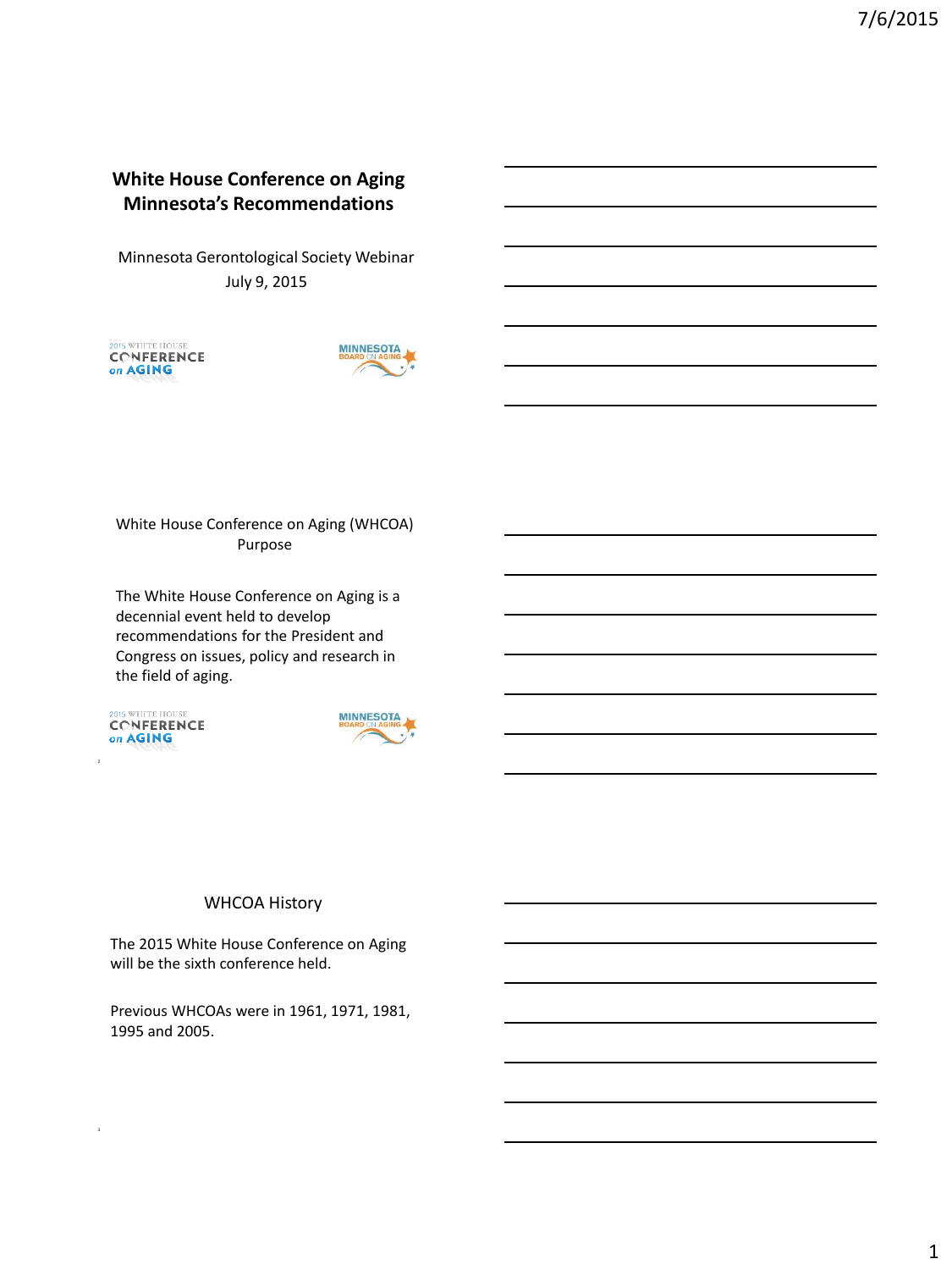### WHCOA History

Past conferences contributed to the establishment of key aging programs such as:

- Medicare and Medicaid (enacted 1965)
- The Older Americans Act (enacted 1965)
- Supplemental Security Income Program
- Social Security reforms (1961)
- Creation of a national nutrition program for older persons (1971)
- Establishment of the national aging network (1971)
- Booming dynamics (2005)

4

# 2015 WHCOA

July 13, 2015

### www.whitehouseconferenceonaging.gov

2015 WHITE HOUSE **CONFERENCE** on **AGING** 

5

6



### Report Development Process

WHCOA established themes & guidelines MBA Planning Committee formed Local sessions conducted Input integrated Comments/revisions FEDERAL report submitted 2015 WHITE HO **MINNESOTA CONFERENCE** on AGING

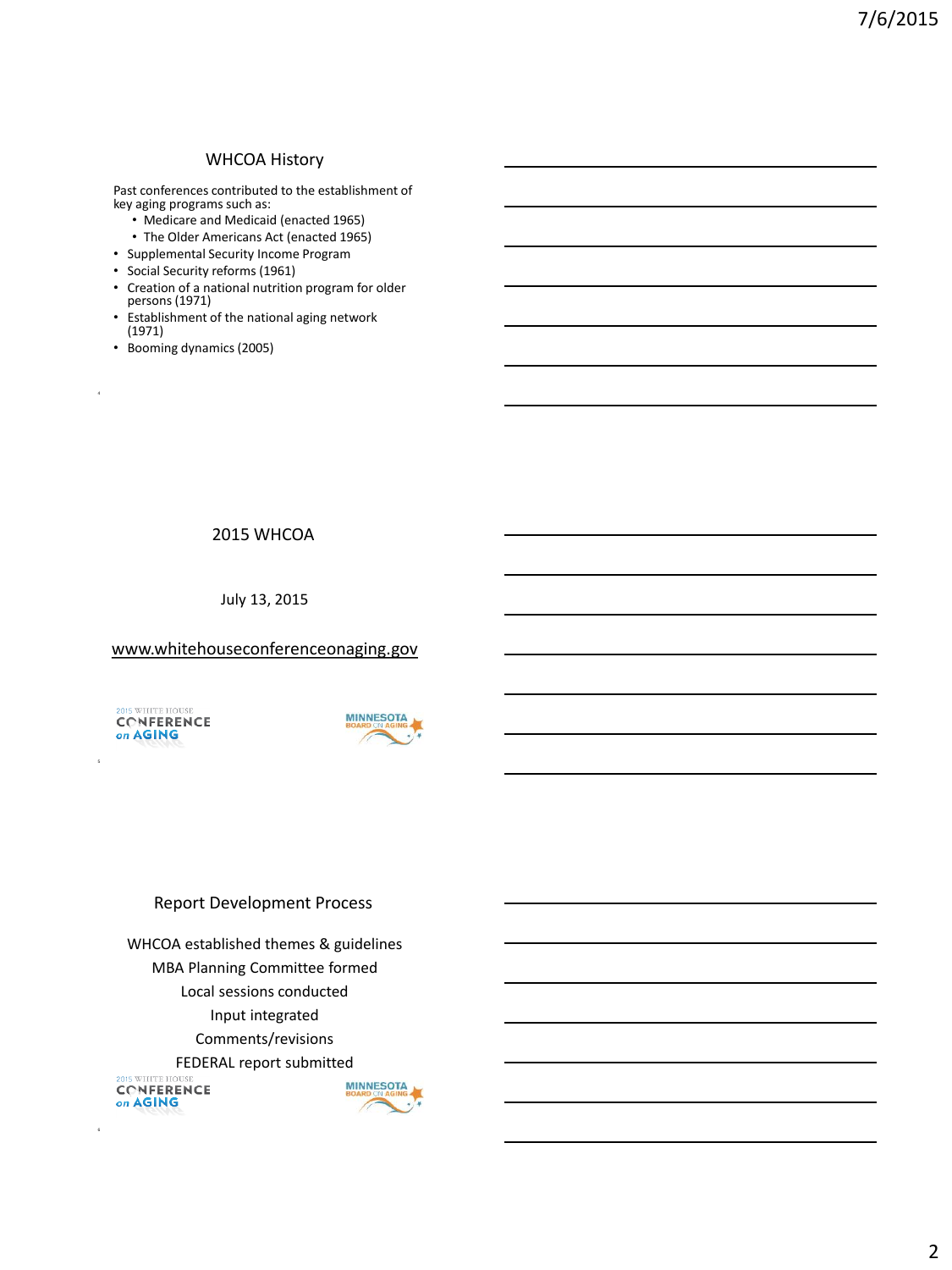# Local Sessions (12)

LeadingAge Minnesota Rochester St. Cloud Moose Lake Aitkin MN Gerontological Society

Redwood Falls World Elder Abuse Awareness Day Odyssey Conference (x2) Maple Grove Moorhead

**DIS WHITE HOUSE** CONFERENCE on AGING



### 2015 WHCOA Themes

- Retirement Security
- Healthy Aging
- Long-term Services and Supports
- Elder Justice

2015 WHITE HOUSE CONFERENCE on AGING

8



#### Retirement Security

- Maintain and strengthen Social Security.
- Encourage greater private investment to save for retirement.
- Increase support for continued employment of older workers.
- Educate people of all ages about saving for retirement.
- Make health care and housing more affordable for older adults.



9

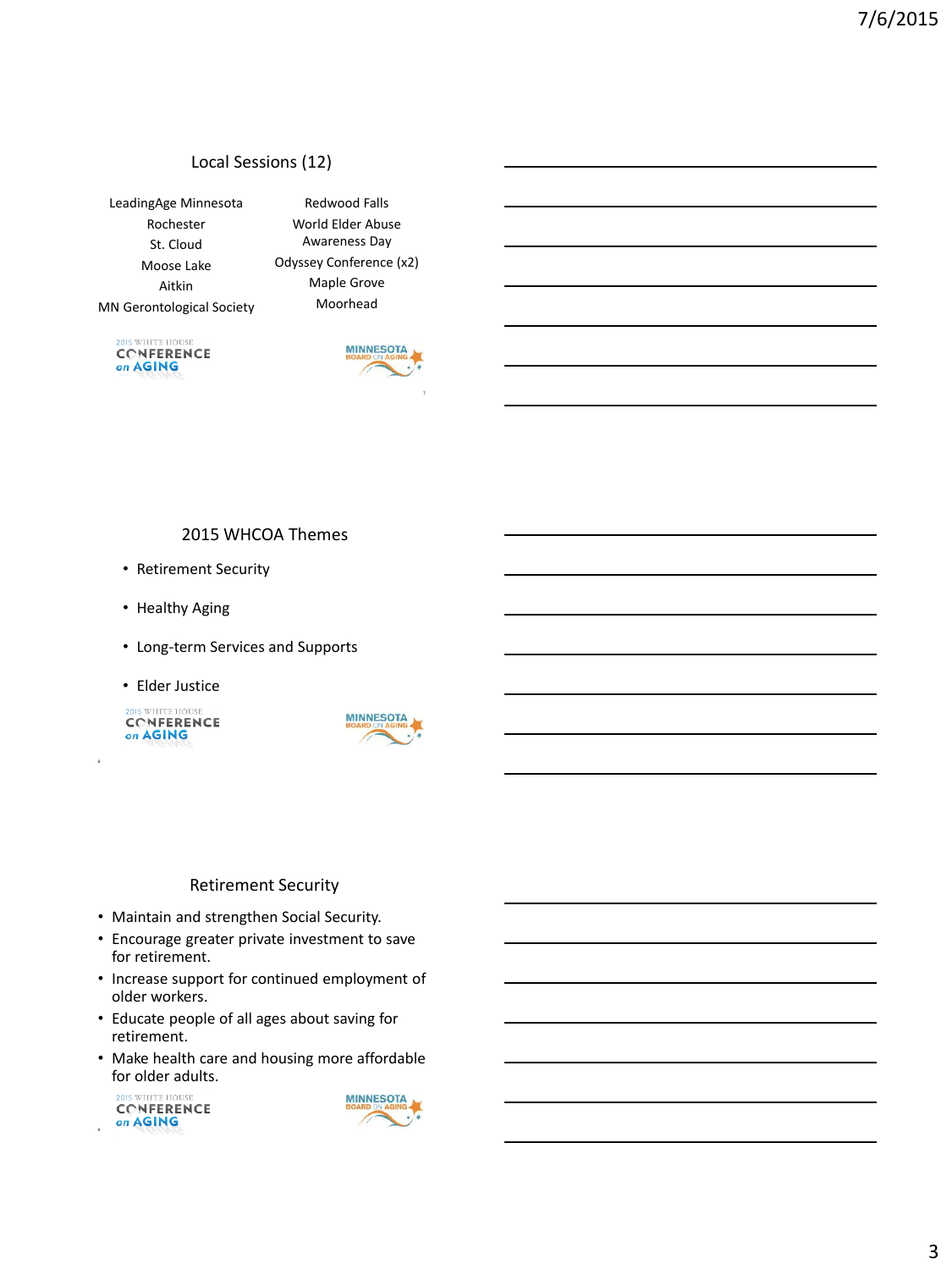# Healthy Aging

- Encourage older adults to take action to be healthy.
- Improve the physical, social and service infrastructures of communities to support older adults aging in their community.
- Increase capacity at all levels to identify and treat mental illnesses in older adults.





Long-Term Services and Supports

- Support unpaid, informal caregivers.
- Improve LTSS through new payment models.
- Streamline LTSS and increase coordination with other services needed by older adults.
- Address the increasing LTSS workforce shortage.





### Elder Justice

- Increase funding for elder abuse prevention and response
- Conduct public awareness campaign
- Combat financial scams against older adults